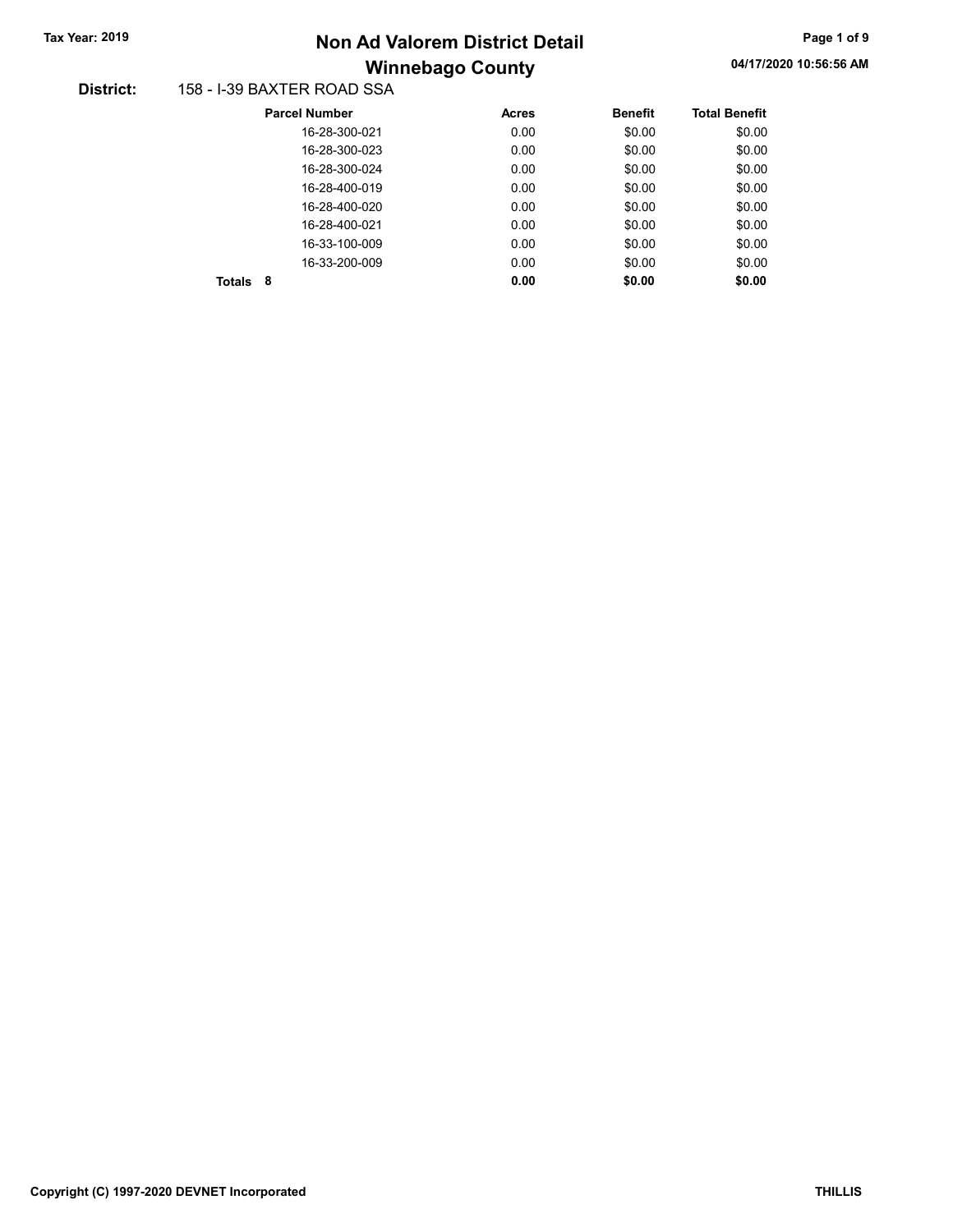### Winnebago County Tax Year: 2019 **Non Ad Valorem District Detail** Tax Year: 2019 **Page 2 of 9** 2019

#### District: 176 - LOVES PARK MAINT SSA 6

| <b>Parcel Number</b> | <b>Acres</b> | <b>Benefit</b> | <b>Total Benefit</b> |
|----------------------|--------------|----------------|----------------------|
| 12-01-151-014        | 0.00         | \$0.00         | \$0.00               |
| 12-01-151-015        | 0.00         | \$0.00         | \$0.00               |
| 12-01-151-016        | 0.00         | \$0.00         | \$0.00               |
| 12-01-151-017        | 0.00         | \$0.00         | \$0.00               |
| 12-01-151-018        | 0.00         | \$0.00         | \$0.00               |
| 12-02-226-009        | 0.00         | \$0.00         | \$0.00               |
| 12-02-226-010        | 0.00         | \$0.00         | \$0.00               |
| 12-02-226-011        | 0.00         | \$0.00         | \$0.00               |
| 12-02-226-012        | 0.00         | \$0.00         | \$0.00               |
| 12-02-226-013        | 0.00         | \$0.00         | \$0.00               |
| 12-02-226-014        | 0.00         | \$0.00         | \$0.00               |
| 12-02-226-015        | 0.00         | \$0.00         | \$0.00               |
| 12<br><b>Totals</b>  | 0.00         | \$0.00         | \$0.00               |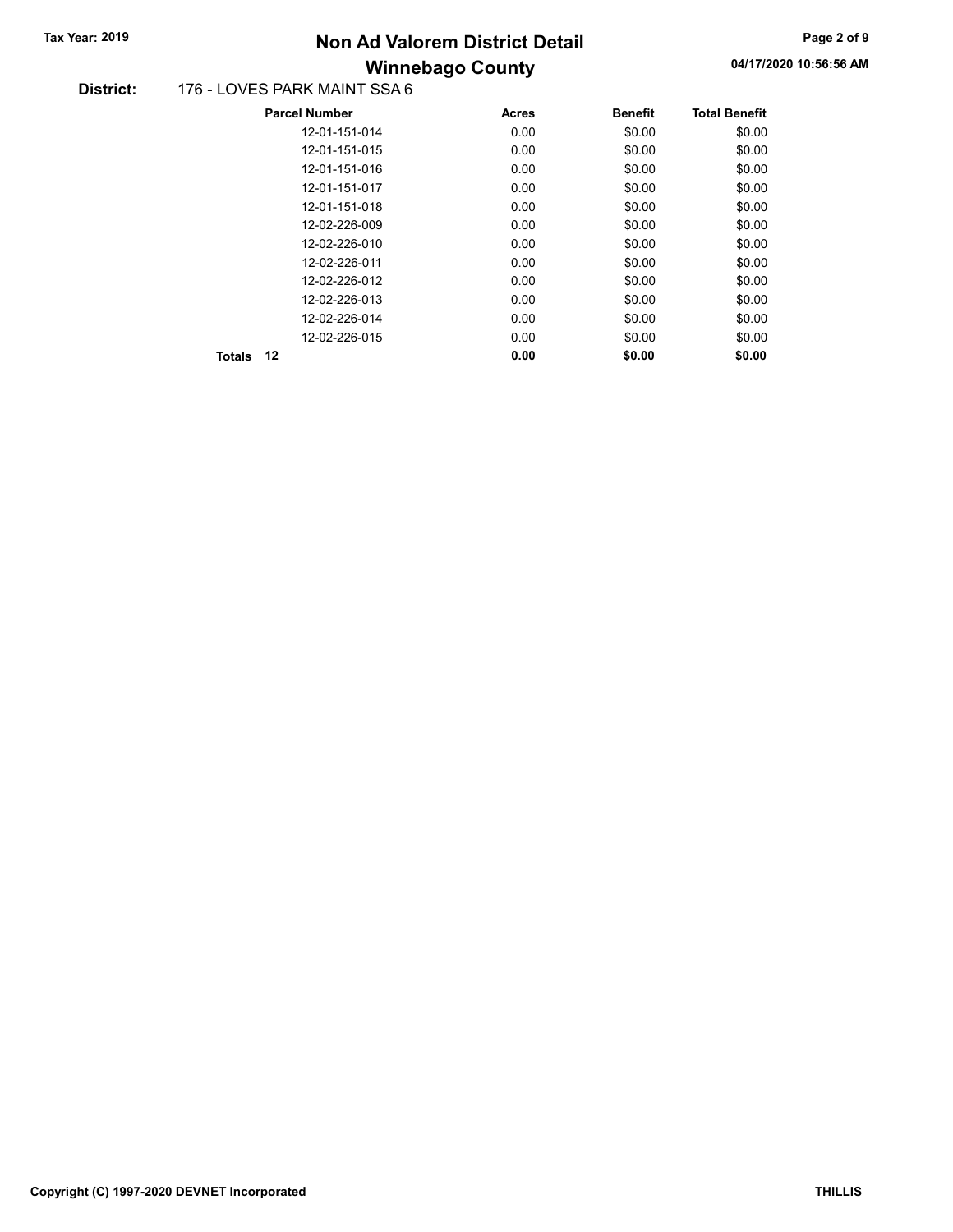### Winnebago County Tax Year: 2019 **Non Ad Valorem District Detail** Tax Year: 2019 **Page 3 of 9** 2019

#### District: 155 - PERRYVILLE ROAD SSA

|        | <b>Parcel Number</b> | <b>Acres</b> | <b>Benefit</b> | <b>Total Benefit</b> |
|--------|----------------------|--------------|----------------|----------------------|
|        | 08-34-408-003        | 0.00         | \$664.52       | \$664.52             |
|        | 08-34-408-004        | 0.00         | \$662.44       | \$662.43             |
|        | 08-34-452-017        | 0.00         | \$1,018.44     | \$1,018.44           |
|        | 08-34-452-018        | 0.00         | \$804.14       | \$804.13             |
|        | 08-34-452-019        | 0.00         | \$622.04       | \$622.03             |
|        | 08-34-454-005        | 0.00         | \$5,157.30     | \$5,157.30           |
|        | 08-34-456-001        | 0.00         | \$444.06       | \$444.05             |
|        | 08-34-456-002        | 0.00         | \$488.22       | \$488.21             |
|        | 08-34-456-003        | 0.00         | \$652.92       | \$652.91             |
|        | 08-34-476-010        | 0.00         | \$4,034.42     | \$4,034.41           |
|        | 08-34-476-011        | 0.00         | \$456.92       | \$456.92             |
|        | 08-34-477-004        | 0.00         | \$702.76       | \$702.76             |
|        | 08-34-477-005        | 0.00         | \$717.10       | \$717.10             |
|        | 08-34-477-006        | 0.00         | \$743.48       | \$743.47             |
|        | 12-03-202-001        | 0.00         | \$949.80       | \$949.79             |
|        | 12-03-202-006        | 0.00         | \$519.28       | \$519.28             |
|        | 12-03-204-009        | 0.00         | \$1,111.42     | \$1,111.41           |
|        | 12-03-204-011        | 0.00         | \$2,662.98     | \$2,662.98           |
|        | 12-03-204-012        | 0.00         | \$1,655.50     | \$1,655.49           |
|        | 12-03-209-002        | 0.00         | \$603.18       | \$603.18             |
|        | 12-03-210-001        | 0.00         | \$235.60       | \$235.59             |
|        | 12-03-210-002        | 0.00         | \$365.36       | \$365.35             |
|        | 12-03-227-013        | 0.00         | \$759.32       | \$759.31             |
|        | 12-03-227-017        | 0.00         | \$2,325.66     | \$2,325.66           |
|        | 12-03-228-003        | 0.00         | \$72.28        | \$72.28              |
| Totals | 25                   | 0.00         | \$28,429.14    | \$28,429.00          |
|        |                      |              |                |                      |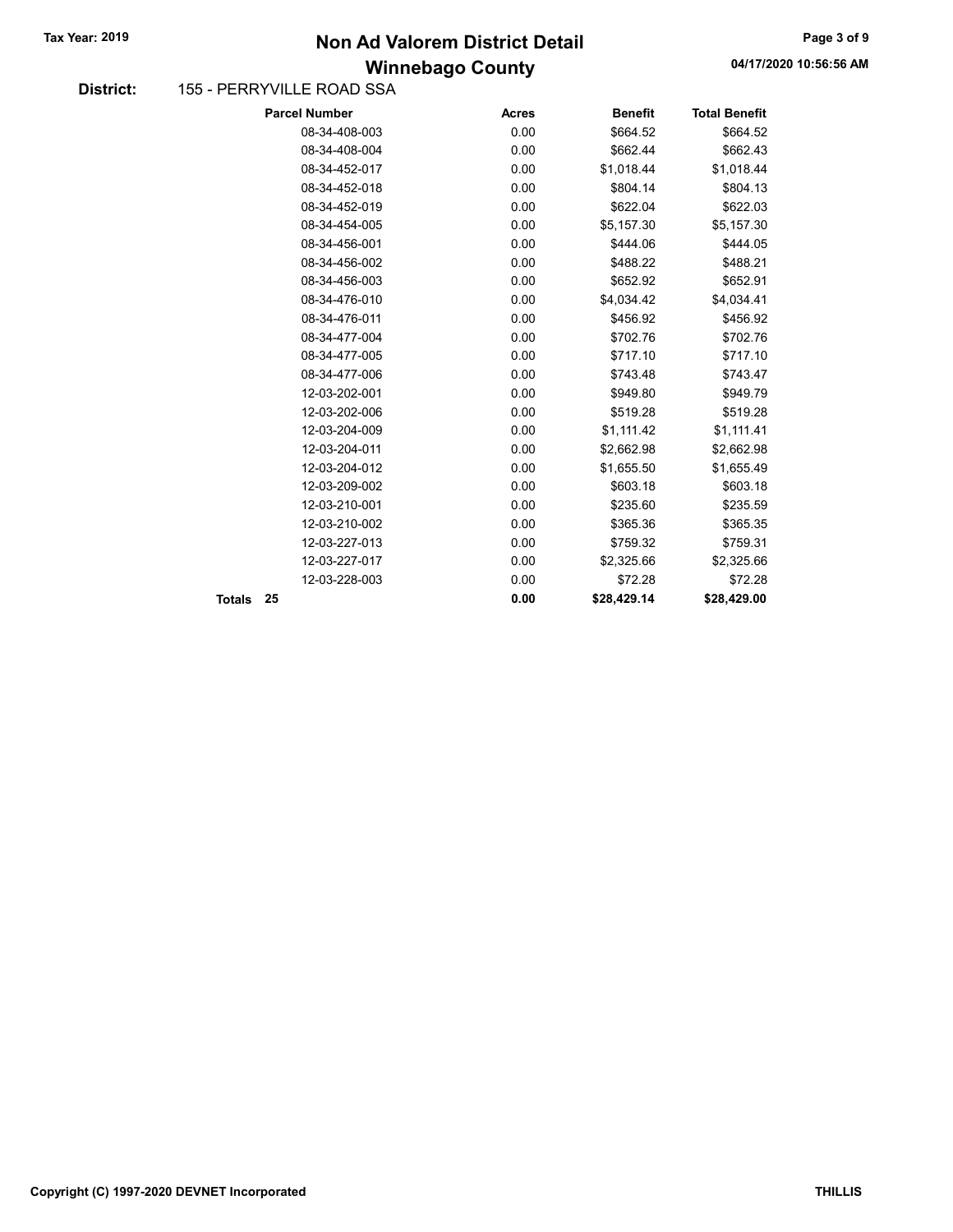# Winnebago County Tax Year: 2019 **Non Ad Valorem District Detail** Tax Year: 2019 **Page 4 of 9** 2010

### 04/17/2020 10:56:56 AM

#### District: 170 - SOUTH BELOIT SSA 6

|               | <b>Parcel Number</b> | <b>Acres</b> | <b>Benefit</b> | <b>Total Benefit</b> |
|---------------|----------------------|--------------|----------------|----------------------|
|               | 04-05-258-025        | 0.00         | \$564.14       | \$564.14             |
|               | 04-05-260-001        | 0.00         | \$0.00         | \$0.00               |
|               | 04-05-260-002        | 0.00         | \$0.00         | \$0.00               |
|               | 04-05-260-003        | 0.00         | \$470.58       | \$470.58             |
|               | 04-05-260-004        | 0.00         | \$0.00         | \$0.00               |
|               | 04-05-260-005        | 0.00         | \$502.78       | \$502.77             |
|               | 04-05-260-006        | 0.00         | \$1.068.62     | \$1,068.61           |
|               | 04-05-260-018        | 0.00         | \$1,124.24     | \$1,124.23           |
| <b>Totals</b> | 8                    | 0.00         | \$3.730.36     | \$3.730.33           |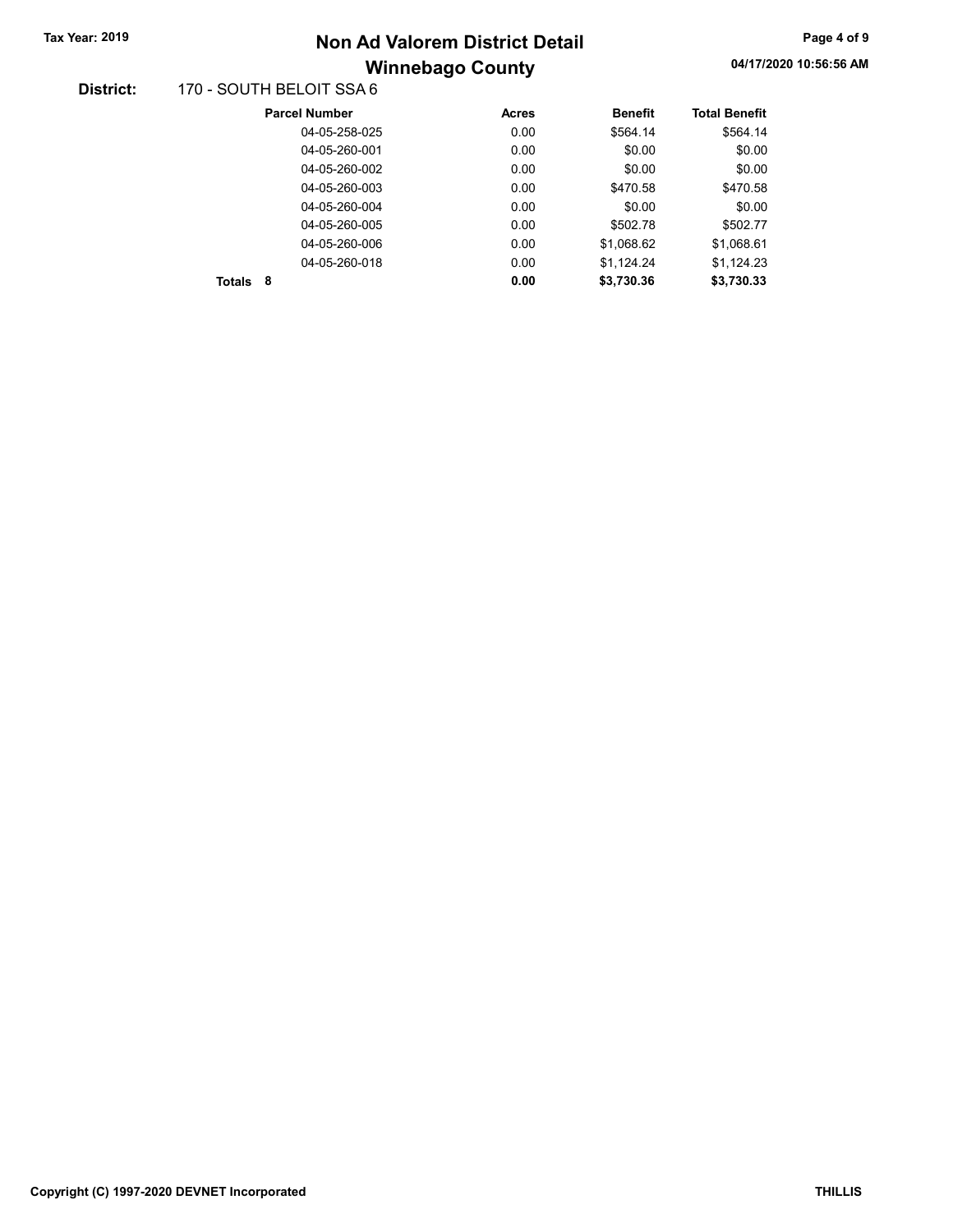### Winnebago County Tax Year: 2019 **Non Ad Valorem District Detail** Tax Year: 2019 **Page 5 of 9** 2010

#### District: 171 - SOUTH BELOIT SSA 7

|        |    | <b>Parcel Number</b> | <b>Acres</b> | <b>Benefit</b> | <b>Total Benefit</b> |
|--------|----|----------------------|--------------|----------------|----------------------|
|        |    | 04-05-303-002        | 0.00         | \$0.00         | \$0.00               |
|        |    | 04-05-303-003        | 0.00         | \$0.00         | \$0.00               |
|        |    | 04-05-303-004        | 0.00         | \$489.10       | \$489.10             |
|        |    | 04-05-303-005        | 0.00         | \$988.70       | \$988.70             |
|        |    | 04-05-303-006        | 0.00         | \$783.28       | \$783.28             |
|        |    | 04-05-303-007        | 0.00         | \$0.00         | \$0.00               |
|        |    | 04-05-303-008        | 0.00         | \$0.00         | \$0.00               |
|        |    | 04-05-303-009        | 0.00         | \$618.72       | \$618.72             |
|        |    | 04-05-303-010        | 0.00         | \$500.60       | \$500.60             |
|        |    | 04-06-428-006        | 0.00         | \$481.40       | \$481.39             |
|        |    | 04-06-428-007        | 0.00         | \$496.02       | \$496.02             |
|        |    | 04-06-428-008        | 0.00         | \$0.00         | \$0.00               |
|        |    | 04-06-428-009        | 0.00         | \$0.00         | \$0.00               |
|        |    | 04-06-428-010        | 0.00         | \$496.48       | \$496.47             |
|        |    | 04-06-428-011        | 0.00         | \$0.00         | \$0.00               |
|        |    | 04-06-428-012        | 0.00         | \$550.18       | \$550.18             |
|        |    | 04-06-428-013        | 0.00         | \$0.00         | \$0.00               |
| Totals | 17 |                      | 0.00         | \$5,404.48     | \$5,404.46           |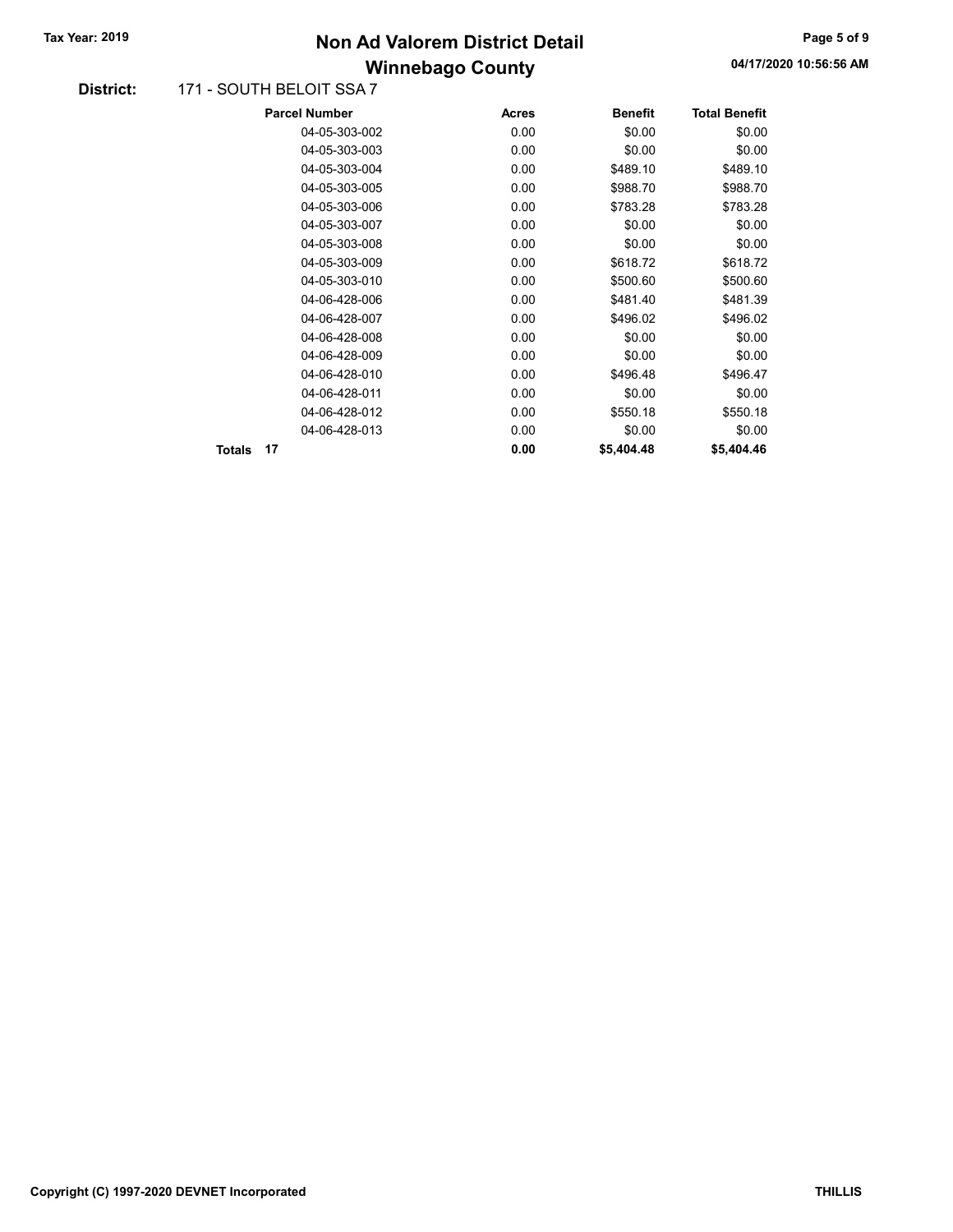### Winnebago County Tax Year: 2019 **Non Ad Valorem District Detail** Tax Year: 2019 **Page 6 of 9** 2010

#### District: 172 - SOUTH BELOIT SSA 8

| <b>Parcel Number</b>           | <b>Acres</b> | <b>Benefit</b>     | <b>Total Benefit</b> |
|--------------------------------|--------------|--------------------|----------------------|
| 04-05-304-003                  | 0.00         | \$628.10           | \$628.10             |
| 04-05-304-004                  | 0.00         | \$608.24           | \$608.24             |
| 04-05-306-002                  | 0.00         | \$1,071.98         | \$1,071.98           |
| 04-05-306-003                  | 0.00         | \$589.78           | \$589.78             |
| 04-05-306-004                  | 0.00         | \$512.70           | \$512.70             |
| 04-05-306-005                  | 0.00         | \$510.10           | \$510.10             |
| 04-05-306-006                  | 0.00         | \$503.58           | \$503.58             |
| 04-05-306-007                  | 0.00         | \$0.00             | \$0.00               |
| 04-05-306-008                  | 0.00         | \$0.00             | \$0.00               |
| 04-05-306-009                  | 0.00         | \$0.00             | \$0.00               |
| 04-05-306-010                  | 0.00         | \$0.00             | \$0.00               |
| 04-05-306-011                  | 0.00         | \$0.00             | \$0.00               |
| 04-05-306-012                  | 0.00         | \$0.00             | \$0.00               |
| 04-05-306-013                  | 0.00         | \$0.00             | \$0.00               |
| 04-05-306-014                  | 0.00         | \$504.90           | \$504.90             |
| 04-05-306-015                  | 0.00         | \$513.60           | \$513.60             |
| 04-05-306-016                  | 0.00         | \$0.00             | \$0.00               |
| 04-05-306-017                  | 0.00         | \$0.00             | \$0.00               |
| 04-05-306-018                  | 0.00         | \$441.98           | \$441.98             |
| 04-05-306-019                  | 0.00         | \$431.72           | \$431.72             |
| 04-05-306-020                  | 0.00         | \$577.16           | \$577.16             |
| 04-05-307-001                  | 0.00         | \$660.80           | \$660.80             |
| 04-05-307-002                  | 0.00         | \$0.00             | \$0.00               |
| 04-05-307-014                  | 0.00         | \$0.00             | \$0.00               |
| 04-05-307-016                  | 0.00         | \$0.00             | \$0.00               |
| 04-05-307-017                  | 0.00         | \$327.52           | \$327.52             |
| 04-05-351-001                  | 0.00         | \$661.24           | \$661.23             |
| 04-05-351-010                  | 0.00         | \$692.30           | \$692.30             |
| 04-05-351-015                  | 0.00         | \$551.28           | \$551.27             |
| 04-05-351-016                  | 0.00         | \$521.04           | \$521.03             |
| 04-05-351-017                  | 0.00         | \$498.62           | \$498.62             |
| 04-05-351-018                  | 0.00         | \$506.00           | \$506.00             |
| 04-05-351-020                  | 0.00         | \$0.00             | \$0.00               |
| 04-05-351-021                  | 0.00         | \$0.00             | \$0.00               |
| 04-05-351-022                  | 0.00         | \$482.30           | \$482.30             |
| 04-05-351-023                  | 0.00         | \$511.30           | \$511.29             |
| 04-05-351-024                  | 0.00         | \$544.14           | \$544.14             |
| 04-05-352-001                  | 0.00         | \$0.00             | \$0.00               |
| 04-05-352-005                  | 0.00         | \$0.00             | \$0.00               |
| 04-05-352-006                  | 0.00         | \$604.08           | \$604.08             |
| 04-05-352-007                  | 0.00         | \$762.10           | \$762.10             |
| 04-05-352-008                  | 0.00         | \$488.98           | \$488.97             |
| 04-05-352-009                  | 0.00         | \$517.40           | \$517.39             |
| 04-05-352-010                  | 0.00         | \$0.00             | \$0.00               |
| 04-05-352-011<br>04-05-352-012 | 0.00<br>0.00 | \$0.00<br>\$434.00 | \$0.00<br>\$434.00   |
| 04-05-352-013                  | 0.00         | \$488.16           | \$488.15             |
| 04-05-352-014                  | 0.00         | \$510.00           | \$510.00             |
| 04-05-352-015                  | 0.00         | \$446.78           | \$446.78             |
| 04-05-352-016                  | 0.00         | \$524.22           | \$524.22             |
| 04-05-352-017                  | 0.00         | \$0.00             | \$0.00               |
| 04-05-353-001                  | 0.00         | \$493.22           | \$493.22             |
| 04-05-353-002                  | 0.00         | \$584.48           | \$584.48             |
| 04-05-353-003                  | 0.00         | \$402.80           | \$402.80             |
| 04-05-353-004                  | 0.00         | \$635.00           | \$635.00             |
| 04-05-353-005                  | 0.00         | \$530.30           | \$530.30             |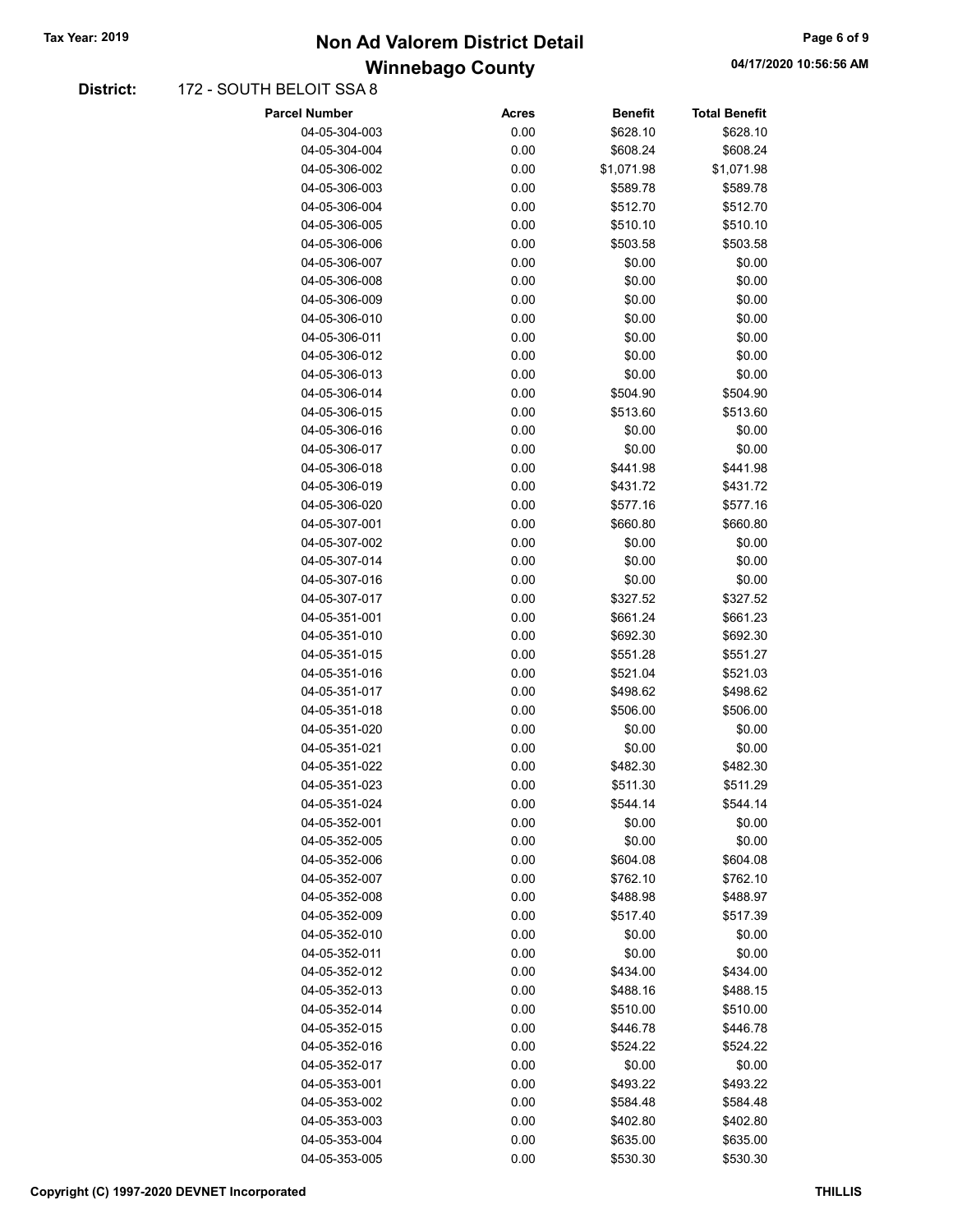### Winnebago County Tax Year: 2019 **Non Ad Valorem District Detail** Tax Year: 2019 **Page 7 of 9** 2019

04/17/2020 10:56:56 AM

#### District: 172 - SOUTH BELOIT SSA 8

|        | <b>Parcel Number</b> | <b>Acres</b> | <b>Benefit</b> | <b>Total Benefit</b> |
|--------|----------------------|--------------|----------------|----------------------|
|        | 04-05-353-006        | 0.00         | \$618.26       | \$618.26             |
|        | 04-05-353-007        | 0.00         | \$0.00         | \$0.00               |
|        | 04-05-353-008        | 0.00         | \$0.00         | \$0.00               |
|        | 04-05-353-009        | 0.00         | \$611.46       | \$611.46             |
|        | 04-05-354-001        | 0.00         | \$0.00         | \$0.00               |
|        | 04-05-354-002        | 0.00         | \$513.88       | \$513.88             |
|        | 04-05-354-003        | 0.00         | \$508.26       | \$508.26             |
|        | 04-05-354-004        | 0.00         | \$539.14       | \$539.13             |
|        | 04-05-354-005        | 0.00         | \$528.04       | \$528.04             |
|        | 04-05-354-006        | 0.00         | \$481.10       | \$481.10             |
|        | 04-05-354-007        | 0.00         | \$496.18       | \$496.17             |
|        | 04-05-354-008        | 0.00         | \$0.00         | \$0.00               |
|        | 04-05-354-009        | 0.00         | \$502.38       | \$502.37             |
|        | 04-05-354-010        | 0.00         | \$604.70       | \$604.70             |
|        | 04-05-354-011        | 0.00         | \$0.00         | \$0.00               |
|        | 04-05-354-012        | 0.00         | \$402.60       | \$402.60             |
|        | 04-05-354-013        | 0.00         | \$508.88       | \$508.88             |
|        | 04-05-354-014        | 0.00         | \$426.50       | \$426.50             |
|        | 04-05-354-015        | 0.00         | \$466.38       | \$466.38             |
|        | 04-05-355-002        | 0.00         | \$572.42       | \$572.41             |
|        | 04-05-355-003        | 0.00         | \$0.00         | \$0.00               |
|        | 04-05-355-004        | 0.00         | \$523.78       | \$523.78             |
|        | 04-05-357-001        | 0.00         | \$447.50       | \$447.50             |
|        | 04-05-357-002        | 0.00         | \$687.10       | \$687.09             |
|        | 04-05-357-003        | 0.00         | \$0.00         | \$0.00               |
|        | 04-05-357-006        | 0.00         | \$0.00         | \$0.00               |
|        | 04-05-357-007        | 0.00         | \$0.00         | \$0.00               |
|        | 04-05-357-014        | 0.00         | \$0.00         | \$0.00               |
| Totals | 84                   | 0.00         | \$29,710.46    | \$29,710.34          |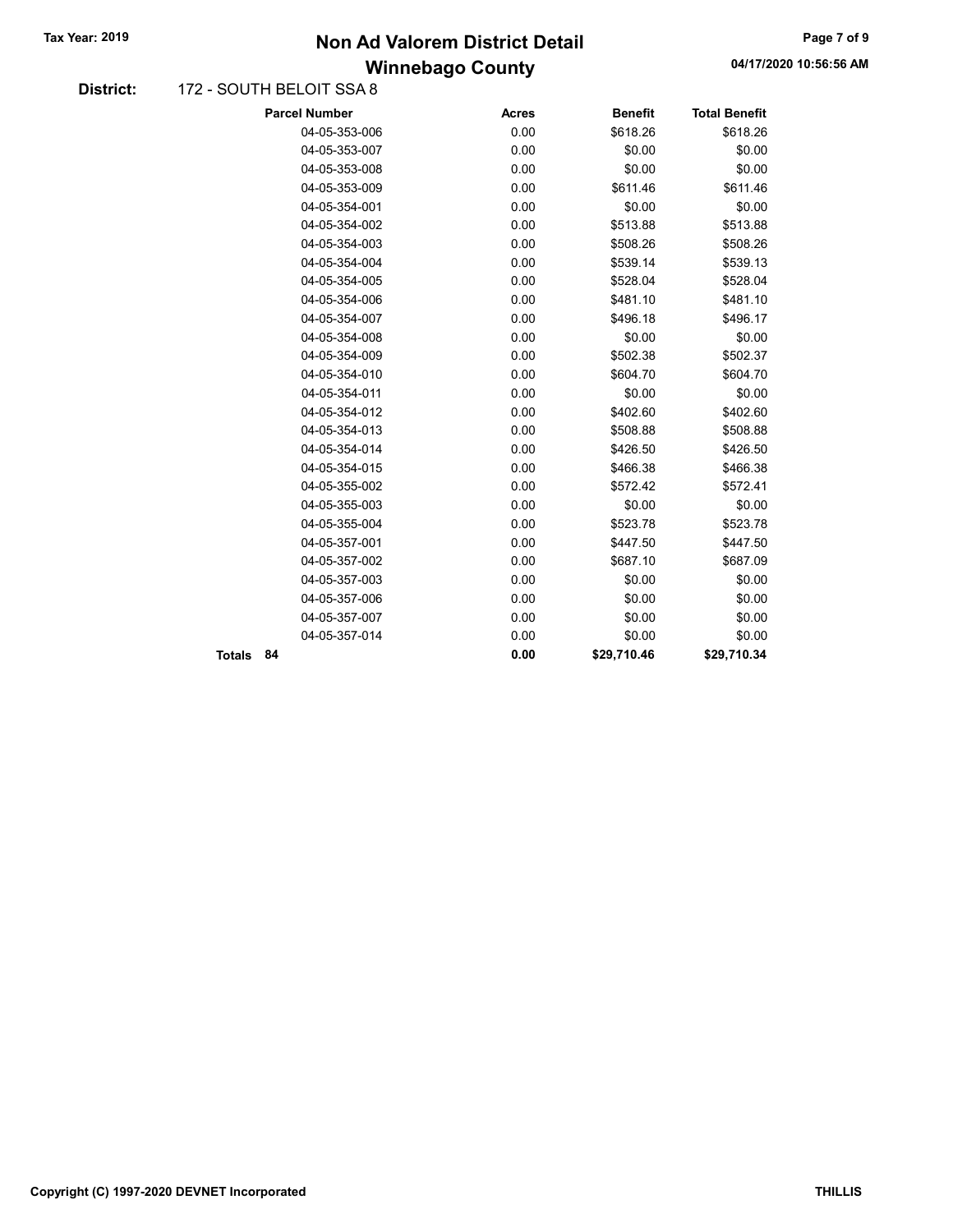## Winnebago County Tax Year: 2019 **Non Ad Valorem District Detail** Tax Year: 2019 **Page 8 of 9** 2019

#### District: 173 - SOUTH BELOIT SSA 9

|        | <b>Parcel Number</b> | <b>Acres</b> | <b>Benefit</b> | <b>Total Benefit</b> |
|--------|----------------------|--------------|----------------|----------------------|
|        | 04-05-329-020        | 0.00         | \$542.90       | \$542.89             |
|        | 04-05-329-021        | 0.00         | \$513.66       | \$513.65             |
|        | 04-05-329-022        | 0.00         | \$452.40       | \$452.39             |
|        | 04-05-329-023        | 0.00         | \$489.94       | \$489.93             |
|        | 04-05-329-024        | 0.00         | \$0.00         | \$0.00               |
|        | 04-05-329-025        | 0.00         | \$0.00         | \$0.00               |
|        | 04-05-332-006        | 0.00         | \$0.00         | \$0.00               |
|        | 04-05-332-007        | 0.00         | \$594.28       | \$594.28             |
|        | 04-05-333-001        | 0.00         | \$0.00         | \$0.00               |
|        | 04-05-376-007        | 0.00         | \$450.78       | \$450.78             |
|        | 04-05-376-010        | 0.00         | \$0.00         | \$0.00               |
|        | 04-05-376-011        | 0.00         | \$0.00         | \$0.00               |
|        | 04-05-376-031        | 0.00         | \$104.44       | \$104.43             |
| Totals | 13                   | 0.00         | \$3.148.40     | \$3.148.35           |